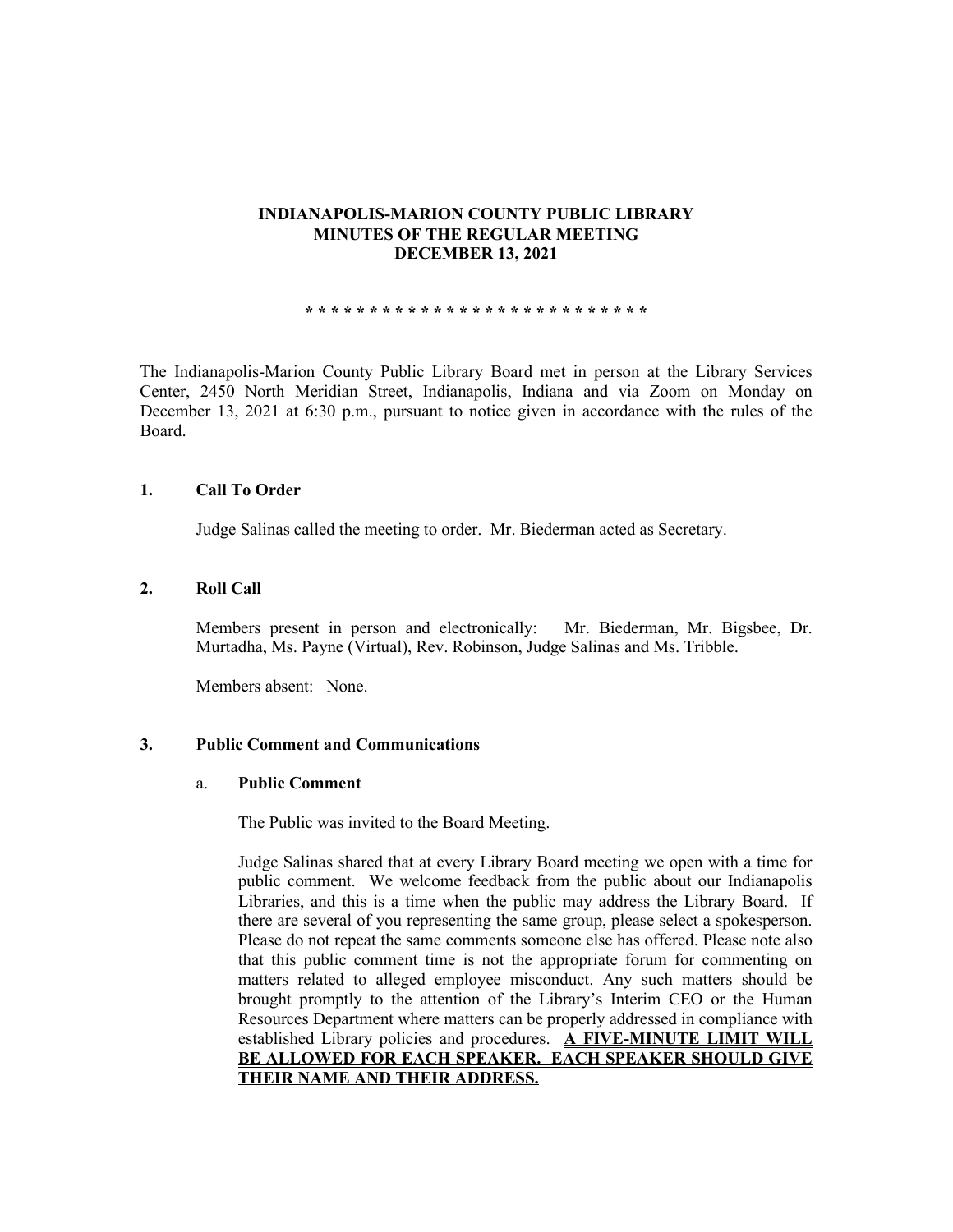At this time, Connie Thompson, a Morgan County resident who lives in Morgan County but works in Marion County and uses the Library, addressed the Board.

She commented that Ice Miller has never conducted a climate study in the past and questioned why the climate study cost \$100,000. She wanted to know why the Library was spending this amount of money on a law firm to do a study. She reminded everyone that Board member, Dr. Khaula Murtadha, had been an advocate for Library employees and initially offered to conduct a climate study for free. It was then determined that this would be a conflict of interest. After repeated requests, she questioned why Judge Salinas was re-elected to the Library Board.

Ken Rogers, an Indianapolis resident, noted that he has a partner that works for the Library and they feel that the Library should be in the hands of the workers.

Noah Lewinger, a Library patron, mentioned that he feels that the climate study is a handout of public money to a private firm. He said that it should not cost \$100,000 and that the public does not have faith in Library leadership. He also expressed his dissatisfaction with the Library Board.

Dr. Derek Ford advised that he feels that Judge Salinas should resign and that the survey could drag the climate study process out. Everyone needs to remember that surveys don't produce miracles. He noted that a union-run initiative should address the problem.

Stephen Lane, a Haughville resident and former IndyPL Special Collections Librarian, commented that staff has shared information concerning grievances at the Library, including those involving sexual harassment. He mentioned an incident when the former CEO had changed the thermostat so that it was colder in the Collection Development Area of the Library Services Center building. He stated that this was done so the staff working in that area would complain. He continues to stand in solidarity with IndyPL workers. It is his opinion that the Board needs new leadership. They need to listen to Library staff. The Board must do better.

Michael Torres, IndyPL employee and President of the Library's Union, AFSCME Local 3395-Indy Library Workers, spoke to the Board. His statement is set out below:

AFSCME Local 3395-Indy Library Workers Year-End Report and Things-to-Come

Conversations with Library leadership began quickly after Jackie was fired, early September. Our union leadership heard admin express the need for open conversation and eagerness to better the relationship with the union. Because the former CEO and HR Director often went unchecked when referencing the union our remedy was to include union leadership in the Executive Committee and Manager Committee meetings. If trust is to be rebuilt then union presence in these committees and discussions is an easy fix. No answer yet but…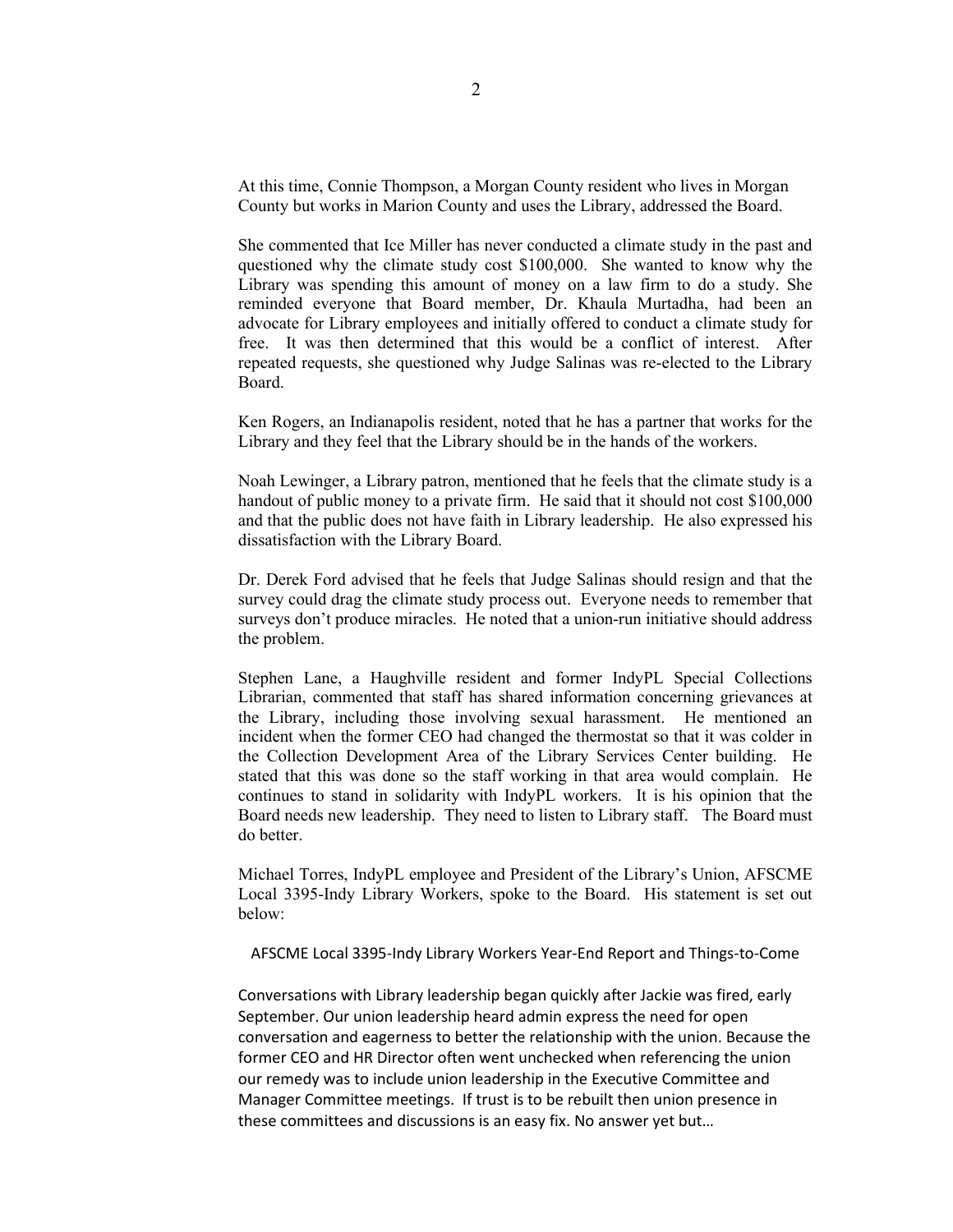# *We aim for union leadership to be included in these committees/conversations and we'd like to report at next month's board meeting that a resolution has been agreed upon.*

Tonight's Appointment List of wages that's on your agenda is a standard procedure. Normally, the union is presented a wages proposals to sign off but has not happened and is mute after you sign off on it tonight. So…

# *We aim to bring this entire process back to the negotiations table before ANY wages are advertised.*

Also, concerning benefits, when the union learned a bonus was being considered for 2021 we asked if that money could be used for an additional percentage added to our hourly rate instead. We were told no because if the hourly rate was increased, next year's salary budget would start off higher. Ok. Don't we have a year to work on the budget to present to CCC? I didn't see that as a problem.

When you consider that the December12, 2021 article from the US Bureau of Labor Statistics stated: *"The all items index rose 6.8 percent for the 12 months ending November, the largest 12-month increase since the period ending June 1982."*

### <https://www.bls.gov/cpi/notices/2021/news-release-correction-2021-12-10.htm>

And the November 11, 2021 Bloomberg article states*: Average hourly earnings rose [4.9%](https://www.bloomberg.com/news/articles/2021-11-05/u-s-job-growth-gets-back-on-track-in-october-with-531-000-gain) in October from the prior year, higher than the pre-pandemic*  rate. But the pay boost was still not enough to keep up with inflation running *at 6.2% last [month.](https://www.bloomberg.com/news/articles/2021-11-10/inflation-builds-with-biggest-gain-in-consumer-prices-since-1990)*

# [https://www.bloomberg.com/news/articles/2021-11-19/inflation-gives-u-s](https://www.bloomberg.com/news/articles/2021-11-19/inflation-gives-u-s-workers-ammunition-in-year-end-pay-reviews)[workers-ammunition-in-year-end-pay-reviews](https://www.bloomberg.com/news/articles/2021-11-19/inflation-gives-u-s-workers-ammunition-in-year-end-pay-reviews)

With the exception of the city shutting down last March, our members have not stopped working since this pandemic began almost two years ago. Service interruptions were minimal but system wide. Even with the very publicly debated disagreements between the Library leadership and the union on the subject of weddings continuing we showed up to serve our community. We know that extra percentage would've helped.

# *Budgets have been planned way in advance before the union is consulted and that has to change. We aim to be there at the beginning.*

Quite a few people at the top are doing phenomenally well when it comes to salaries. For example, I've been here 24 years and I've not even hit midpoint in my salary. In comparison, a few who have been here way less time, some a few months, are closer to their midpoint than I am. I'm not making it about me, this is happening system wide.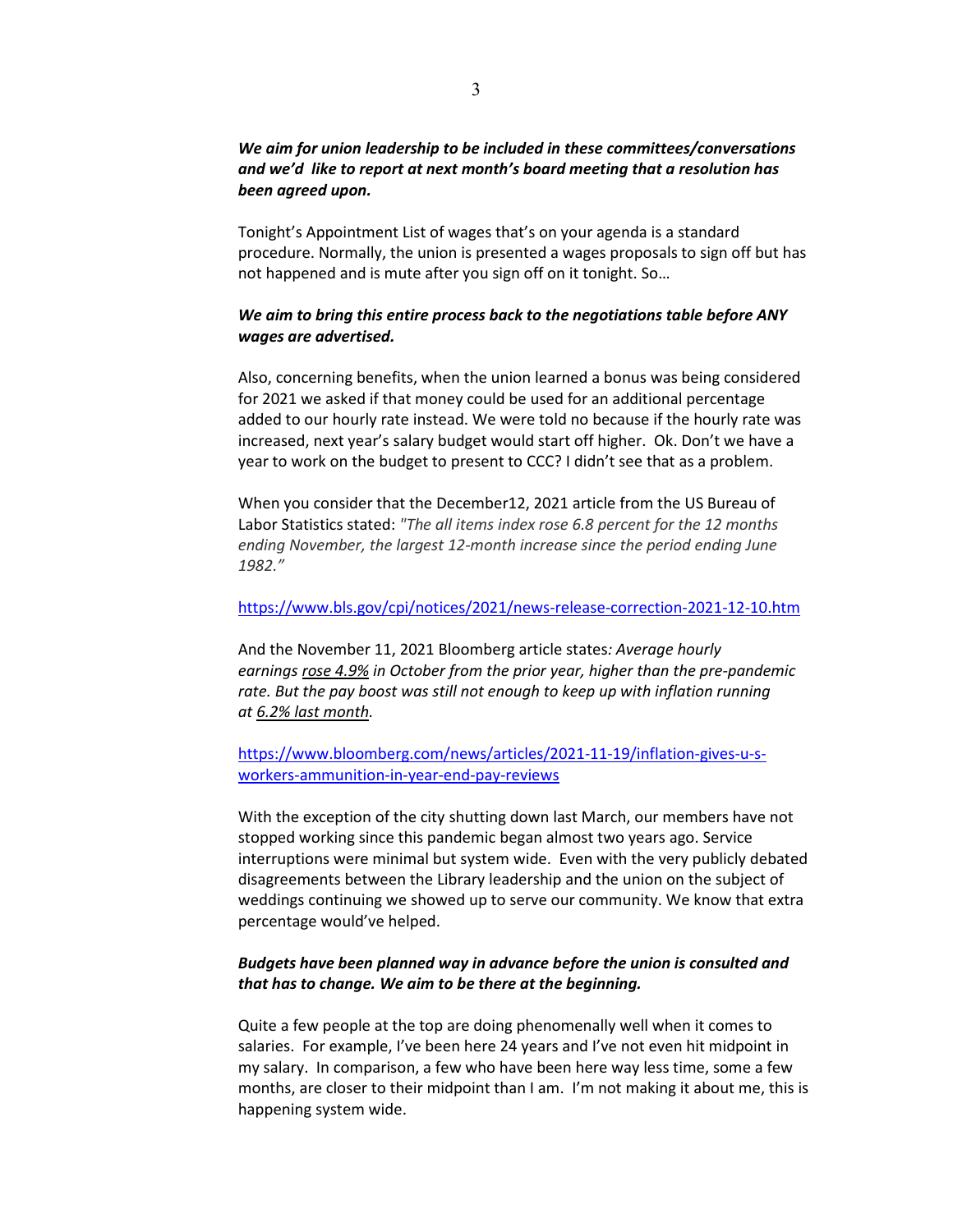#### *Climate Study*

Last month, Ice Miller facilitator, Myra Selby gave an update on the Climate Improvement Study and as a Go-Team member I'd like to say, our group is taking on a lot of work and a huge responsibility. I strongly suggested in our last Go Team meeting that the entire process be spelled out to staff; from beginning to end, as many ways as needed if they wanted healthy participation because once Ice Miller collects and analyzes the data we are on our own to make any changes. It's not clear who will be responsible for deciding what changes to make. Maybe that's coming but I'm concerned any unknowns could hinder participation and if this fails will we be blamed? It feels like a Catch-22 situation.

Our community deserves to know that their library workers who are providing the services and resources they ask for are in positive work environment. That's our commitment.

Thank you,

Michael Torres, president AFSCME Local 3395-Indy Library Workers

Dr. Murtadha commented that she had no idea that AFSCME was going to speak this evening. She then thanked all those that spoke and acknowledged the importance of what they said.

#### b. **Dear CEO Letters and Responses**

Judge Salinas then asked for any comments received from patrons via the Library's website to be read at tonight's meeting.

There were no comments received via the Library's website this month.

c. **Correspondence** for the Board's general information was distributed.

# **4. Approval Of Minutes: Executive Session, Regular and Special Meetings**

#### a. **Regular Meeting, November 22, 2021**

The minutes from the Regular Meeting held November 22, 2021 had been distributed to the Board.

The minutes were approved on the motion of Dr. Murtadha, seconded by Mr. Bigsbee, and the following roll call vote:

Mr. Biederman – Aye Rev. Robinson – Aye Mr. Bigsbee – Aye Judge Salinas – Aye Dr. Murtadha – Aye  $Ms$ . Tribble – Aye Ms. Payne – Aye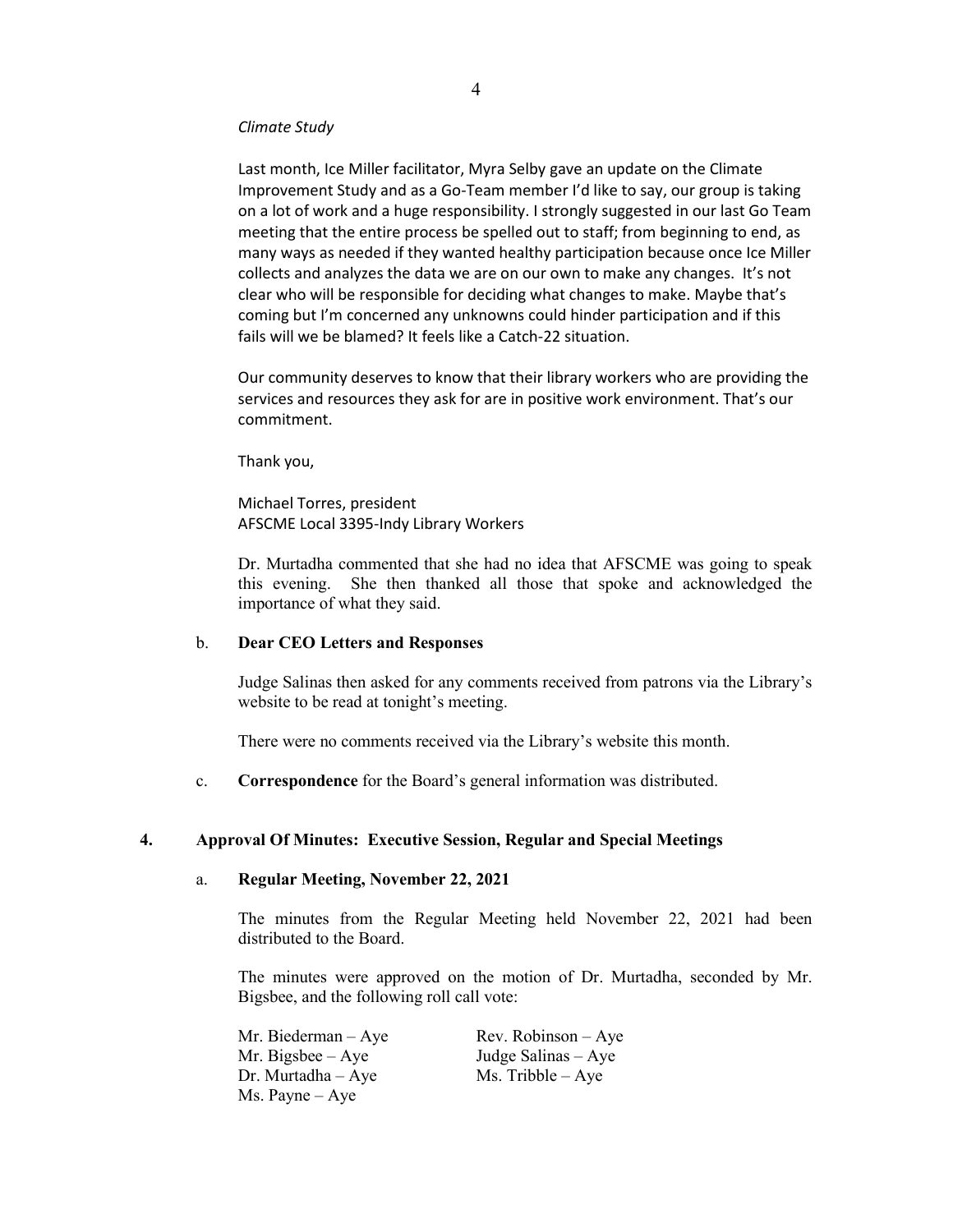#### b. **Annual Meeting, November 22, 2021**

The minutes from the Annual Meeting held November 22, 2021 had been distributed to the Board.

The minutes were approved on the motion of Mr. Biederman, seconded by Mr. Bigsbee, and the following roll call vote:

Mr. Biederman – Aye Rev. Robinson – Aye Mr. Bigsbee – Aye Judge Salinas – Aye<br>Dr. Murtadha – Aye Ms. Tribble – Aye Dr. Murtadha –  $Aye$ Ms. Payne – Aye

#### c. **Special Meeting, August 10, 2021**

The minutes from the Special Meeting held August 10, 2021 had been distributed to the Board.

The minutes were approved on the motion of Dr. Murtadha, seconded by Mr. Bigsbee, and the following roll call vote:

Mr. Biederman – Aye Rev. Robinson – Aye Mr. Bigsbee –  $Aye$  Judge Salinas –  $Aye$ Dr. Murtadha – Aye Ms. Tribble – Aye Ms. Payne – Aye

### **COMMITTEE REPORTS**

# **5. Finance Committee (Patricia A. Payne, Chair; Raymond Biederman, Hope C. Tribble)**

#### a. **Report of the Treasurer – November 2021**

Carolyn Adams, Interim Chief Financial Officer, discussed the Report of the Treasurer that had been presented to the Board. She advised that as of November 2021, our YTD revenue is \$31.5 million and our YTD expenditures are approximately \$38.5 million. Fines revenue is down approximately 95%. She advised that we are on track from where we have been historically and where we expected to be for this year.

John Helling, Interim CEO, mentioned that as part of the long term plan to keep up with the cost of living, the Library hoped to get additional tax revenue from the City of Indianapolis. That conversation is ongoing. He noted that it is anticipated that the new permanent CFO will implement plans regarding additional forms of revenue It was also mentioned that there was not an opportunity to use Covid funds for salaries.

Dr. Murtadha made the motion, which was seconded by Ms. Payne, that the Report of the Treasurer be filed for audit.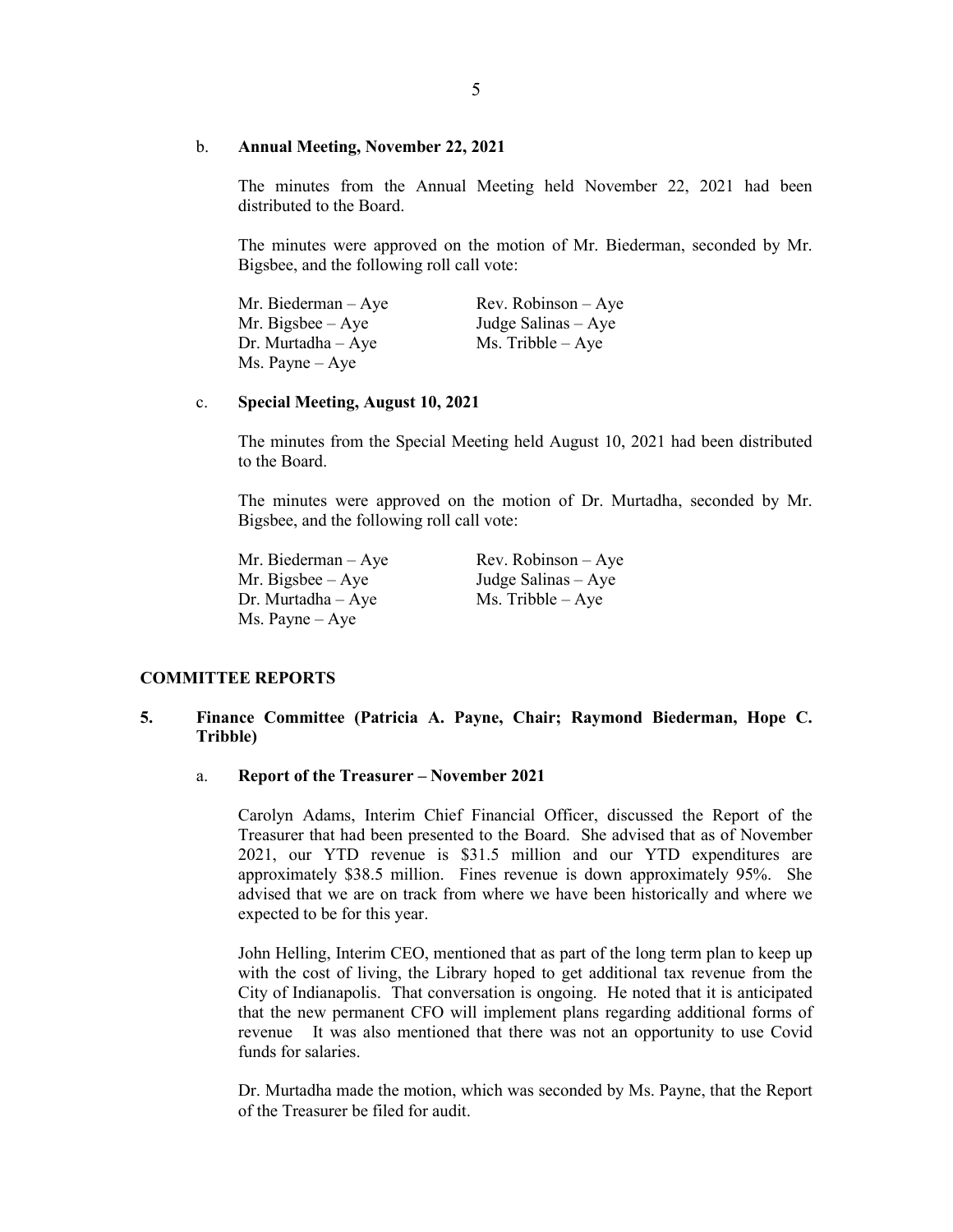The Report of the Treasurer was approved for filing for audit on the following roll call vote:

Mr. Biederman – Aye Rev. Robinson – Aye Mr. Bigsbee – Aye Judge Salinas – Aye Dr. Murtadha – Aye  $Ms$ . Tribble – Aye Ms. Payne – Aye

#### b. **Resolution 66 – 2021** (Transfer from Operating Fund to Rainy Day Fund)

Ms. Adams noted that it is being recommended that \$1 million be transferred from the Operating Fund to the Rainy Day Fund. There is no impact on the total Budget.

After full discussion and careful consideration of Resolution 66 – 2021, the resolution was adopted on the motion of Ms. Payne and seconded by Dr. Murtadha, to approve Resolution  $66 - 2021$ , the Transfer from Operating Fund to Rainy Day Fund.

Resolution 66 – 2021 was approved on the following roll call vote:

Mr. Bigsbee – Aye Judge Salinas – Aye Dr. Murtadha – Aye Ms. Tribble – Aye Ms. Payne – Aye

Mr. Biederman – Aye Rev. Robinson – Aye

The resolution is appended to, and made a part of, these minutes.

# **6. Diversity, Policy and Human Resources Committee (Hope C. Tribble, Chair; Curtis W. Bigsbee, Patricia A. Payne)**

Ms. Tribble requested that Ms. Payne discuss the Racial Equity Training that had been offered to the Library Board and staff.

Ms. Payne explained that the training is hosted by IPS. She was pleased to note that every Board member has now taken the training.

Ms. Tribble mentioned that the anticipated Climate Study Survey was sent to all staff and will be open for two weeks for staff to complete. Upon receipt of the completed surveys, Ice Miller will analyze the information and then deliver a report to the Library with actionable items.

Ms. Payne inquired if Ice Miller will conduct training for staff.

Ms. Tribble replied that they would not be conducting the training. The Go Team, made up of Library staff and other stakeholders, will be responsible for initially reviewing the items suggested by Ice Miller.

Dr. Murtadha felt that the Board should have been informed throughout the process conducted by Ice Miller and not have been made to wait until the process was complete.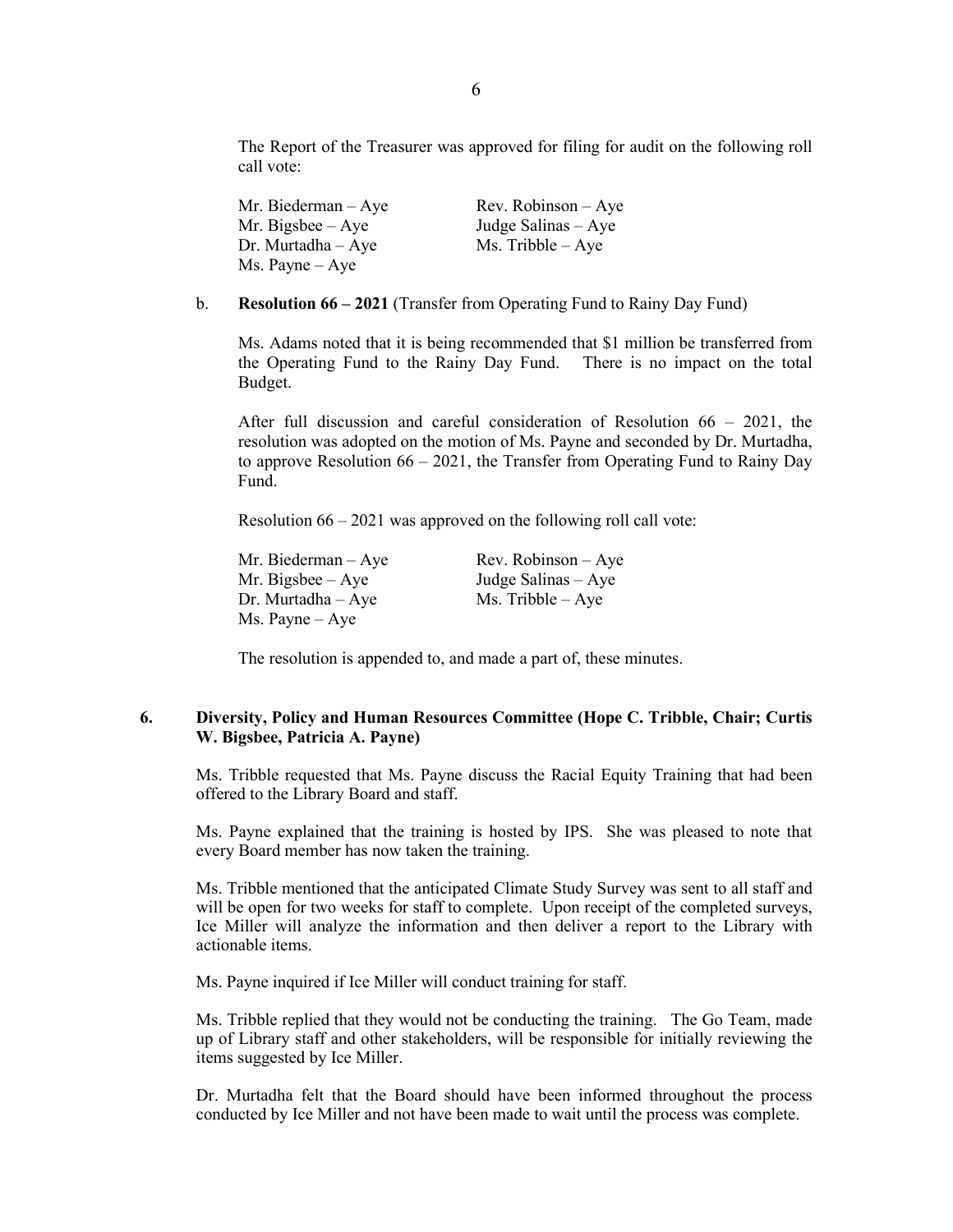Judge Salinas stated that it's better for the Board to know when the work is ongoing.

Ms. Payne asked if the final report would go to the Diversity, Policy and HR Committee first and then to the Board.

Per Ms. Tribble, it is anticipated that the report will go directly to the Board.

Ms. Tribble reminded everyone again that when the work has been completed, then Ice Miller will issue a report.

Dr. Murtadha commented that Ice Miller should have updated the Board in more detail throughout the process rather than wait until the end of the process to report findings.

On another matter, Ms. Tribble noted that the Library will be issuing a RFP to select a firm that will conduct a national search for a new CEO. They hope to have a new CEO in place by the third quarter of 2022.

### a. **Resolution 67 – 2021** (Appointment List)

Tisha Galarce, Interim Human Resources Director, explained to the Board that the Appointment List lists the full-time and part-time benefit-eligible staff and the nonbenefit eligible staff of the Library per job title and authorizes the adjustment of individual bi-weekly salaries and hourly rates.

After full discussion and careful consideration of Resolution 67 – 2021, the resolution was adopted on the motion of Ms. Tribble and seconded by Mr. Bigsbee, to approve Resolution  $67 - 2021$ , the Appointment List.

Resolution 67 – 2021 was approved on the following roll call vote:

| Mr. Biederman - Aye      | $Rev. Robinson - Aye$ |
|--------------------------|-----------------------|
| Mr. Bigsbee $-$ Aye      | Judge Salinas - Aye   |
| $Dr.$ Murtadha $-Aye$    | $Ms.$ Tribble $-Aye$  |
| $Ms. \text{Payne} - Aye$ |                       |

The resolution is appended to, and made a part of, these minutes.

#### b. **Resolution 68 – 2021** (Approval of IMCPL Acceptable Use Policy)

Shanika Heyward, IT Director, explained that each year the Library Board must conduct an annual review of the Library's Acceptable Use Policy. The Policy pertains to internet access and usage, electronic access and use of the Library's online resources and computer usage.

The Board is requested to determine that the Policy is prudent and in the interest of the Library and its patrons.

Ms. Heyward confirmed that there were no changes to the Policy from last year.

After full discussion and careful consideration of Resolution 68 – 2021, the resolution was adopted on the motion of Mr. Bigsbee, and seconded by Mr.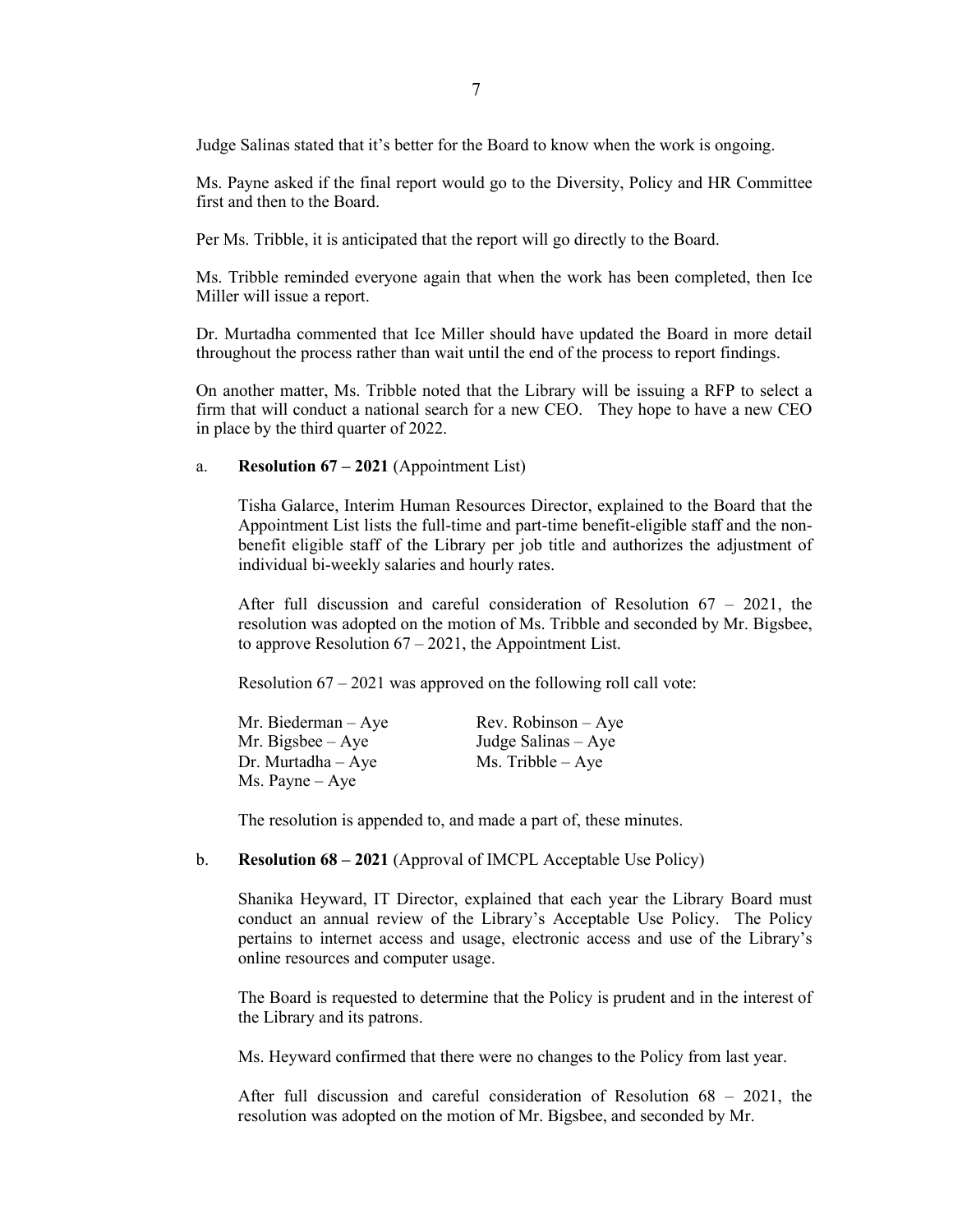Robinson, to approve Resolution  $68 - 2021$ , the Approval of IMCPL Acceptable Use Policy.

Resolution 68 – 2021 was approved on the following roll call vote:

| Mr. Biederman $-$ Aye | $Rev. Robinson - Aye$ |
|-----------------------|-----------------------|
| Mr. Bigsbee $-$ Aye   | Judge Salinas $-$ Aye |
| $Dr.$ Murtadha $-Aye$ | $Ms.$ Tribble $-$ Aye |
| Ms. Payne – Aye       |                       |

The resolution is appended to, and made a part of, these minutes.

### **7. Facilities Committee (Curtis W. Bigsbee, Chair; Dr. Khaula Murtadha, Rev. T. D. Robinson)**

a. **Resolution 69 – 2021** (Approval to Establish the Guaranteed Maximum Price with The Skillman Corporation Serving as the Construction Manager as Constructor for the Fort Ben Branch Project)

Mike Coghlan, Interim Facilities Director, discussed Resolution 69 – 2021.

He advised that the Guaranteed Maximum Price Proposal from The Skillman Corporation for the Project is \$11,161,503. This amount is consistent with the Project's budget. It was noted that the subcontractor base bids utilize 22.26% of funds with XBE vendors.

After full discussion and careful consideration of Resolution 69 – 2021, the resolution was adopted on the motion of Mr. Bigsbee, and seconded by Dr. Murtadha, to approve Resolution  $69 - 2021$ , the Approval to Establish the Guaranteed Maximum Price with The Skillman Corporation Serving as the Construction Manager as Constructor for the Fort Ben Branch Project.

Resolution 69 – 2021 was approved on the following roll call vote:

| Mr. Biederman – Aye |  |
|---------------------|--|
| Mr. Bigsbee – Aye   |  |
| Dr. Murtadha – Aye  |  |
| Ms. Payne – Aye     |  |

Rev. Robinson – Aye Judge Salinas – Aye Ms. Tribble – Aye

The resolution is appended to, and made a part of, these minutes.

b. **Resolution 70 – 2021** (Approval to Establish the Guaranteed Maximum Price with Powers & Sons Serving as the Construction Manager as Constructor for the Glendale Branch Replacement Project)

Mr. Coghlan then reviewed Resolution 70 – 2021.

He mentioned that the Guaranteed Maximum Price Proposal from Powers & Sons Construction Company, Inc. for the Project is \$11,412,448. This amount is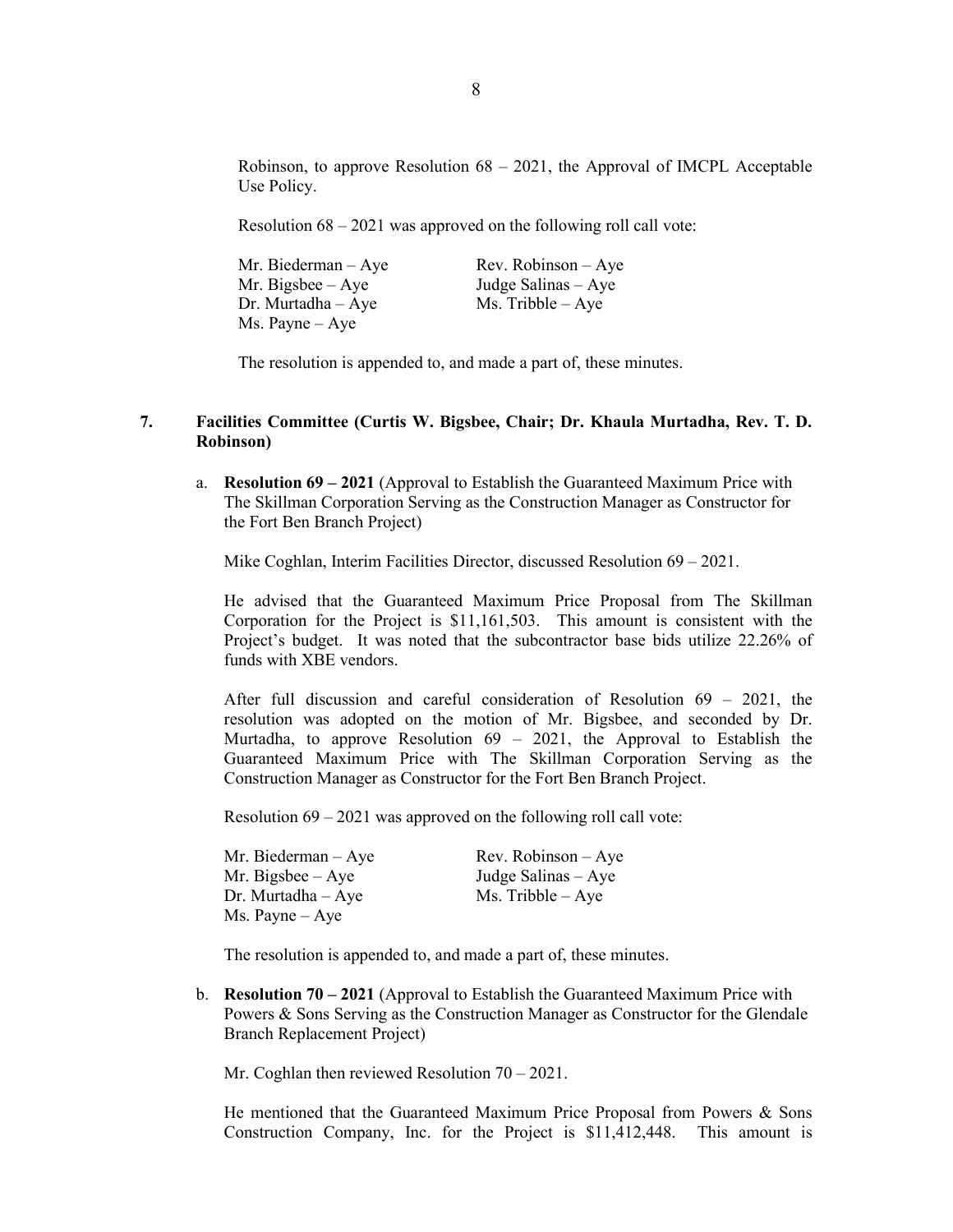consistent with the Project's budget. It was pointed out that the subcontractor base bids utilize 51.84% of funds with XBE vendors.

After full discussion and careful consideration of Resolution  $70 - 2021$ , the resolution was adopted on the motion of Mr. Bigsbee and seconded by Rev. Robinson, to approve Resolution  $70 - 2021$ , the Approval to Establish the Guaranteed Maximum Price with Powers & Sons Serving as the Construction Manager as Constructor for the Glendale Branch Replacement Project.

Resolution  $70 - 2021$  was approved on the following roll call vote:

| Mr. Biederman $-$ Aye    | $Rev. Robinson - Aye$ |
|--------------------------|-----------------------|
| Mr. Bigsbee $-$ Aye      | Judge Salinas $-$ Aye |
| $Dr.$ Murtadha $-$ Aye   | $Ms.$ Tribble $-Aye$  |
| $Ms. \text{Payne} - Aye$ |                       |

The resolution is appended to, and made a part of, these minutes.

# **8. Library Foundation Update**

Rev. Robinson reviewed the information contained in the December 2021 Update.

### **News**

The Library Foundation's Board of Directors approved our 2022 Budget. Next year, we will invest more than \$2.6 million in 77 Community Action Plans.

Congratulations to the Library and the Polis Center for launching the Encyclopedia of Indianapolis (indyencyclopedia.org) on November 18, 2021. We are within \$50,000 of completing our initial fundraising goal of \$2.17 million. So far, we have received major support from Lilly Endowment, Inc., Allen Whitehall Clowes Charitable Foundation; R. B. Annis Educational Foundation; The Indianapolis Foundation Library Fund; Nicholas H. Noyes, Jr. Memorial Foundation; Jackie Nytes; and an anonymous donor. We have also received generous gifts from the Encyclopedia's Civic Advisory Committee and the community. If you would like to support this project, text EOI to 317-967-9287 or contact us at 317-275-4700.

Congratulations to the African American History Committee on a successful Fall Fest and Slammin' Rhymes Challenge XV held at Central Library on November 20, 2021. The Foundation was proud to support his event, which featured several poets and performers, as well as a moving keynote address by Sybrina Fulton, the mother of Trayvon Martin.

### **Donors**

The Foundation thanks 217 donors who made gifts last month. Our top contributors were 92.3 ATTS/Live Nation Worldwide and Comcast.

#### **Program Support**

This month, the Library Foundation is proud to provide more than \$108,000 to the Library. Examples of major initiatives supported are the Career Center and the Herbert Simon Early Literacy Specialist position.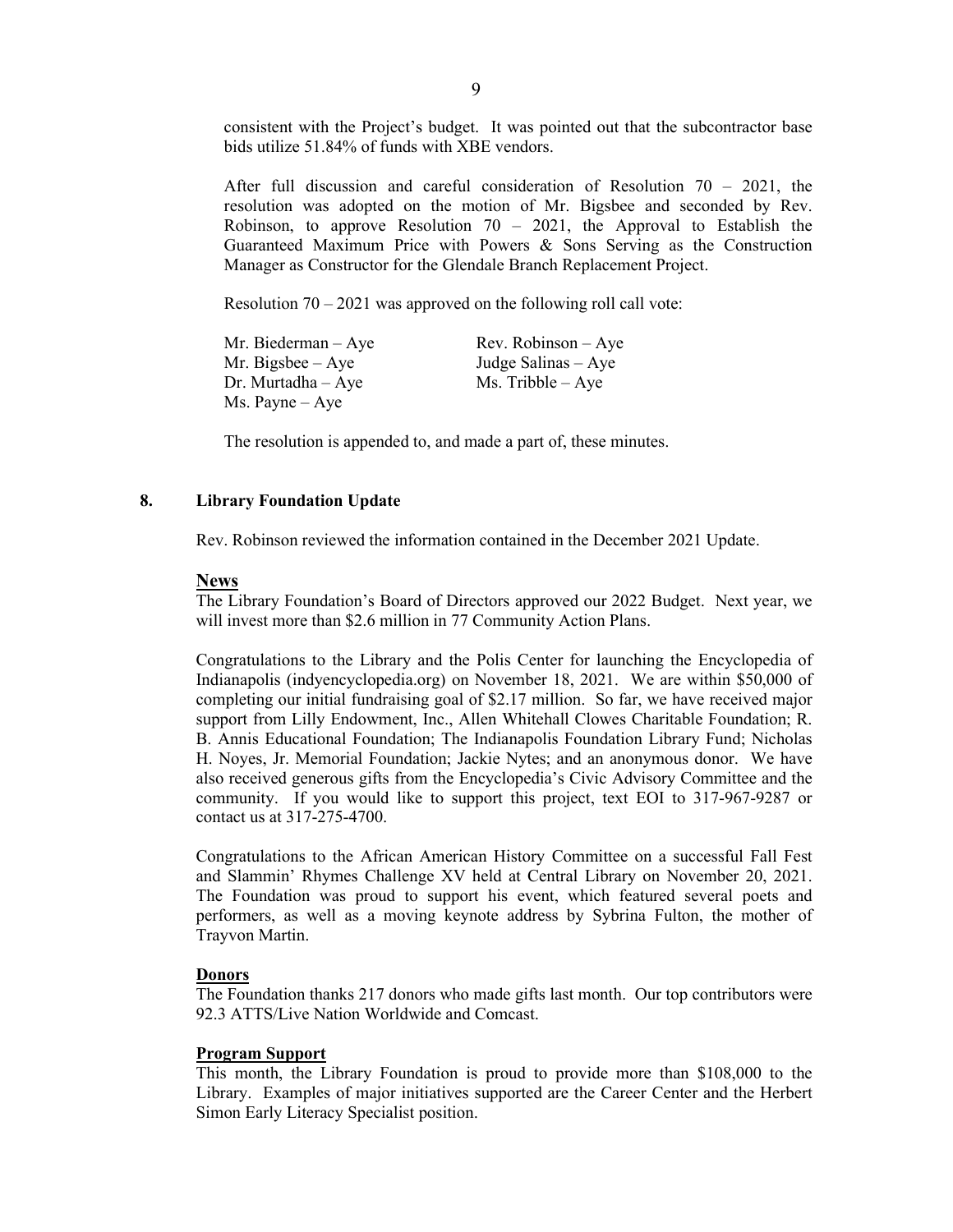Both Ms. Payne and Judge Salinas expressed their deep appreciation to the Foundation for providing the funding necessary for the Racial Equity Training that has been attended by Library Board members and staff.

## **9. Report of the Interim Chief Executive Officer**

Mr. Helling requested that the Board approve Resolution 71 – 2021 Regarding Finances, Personnel and Travel. He mentioned that it was a routine report this month.

#### 1) **Resolution Regarding Finances, Personnel and Travel (71 – 2021)**

Rev. Robinson made the motion, which was seconded by Mr. Bigsbee, to approve Resolution 71 – 2021, the Resolution Regarding Finances, Personnel and Travel.

Resolution  $71 - 2021$  was approved on the following roll call vote:

| $Rev. Robinson - Aye$ |
|-----------------------|
| Judge Salinas $-$ Aye |
| $Ms.$ Tribble $-Aye$  |
|                       |
|                       |

The resolution is appended to, and made a part of, these minutes.

#### b. **Interim CEO Roadmap – December 2021**

Mr. Helling reviewed the December 2021 Roadmap that he had provided to the Board. He shared info about the initiatives that the Interim CEO, Executive Committee, Public Services staff, Facilities staff, Collection Management Services Area ("CMSA") staff, Communications staff, IT department, and the Finance team can focus on moving forward. He commented that the items are the result of direct feedback from staff as the Interim CEO visited branches, held office hours and solicited Town Hall questions.

He pointed out that CMSA is looking for new ways to track representation in our collection so that we can know how our books are representing diverse populations. CMSA is working with Garrett Mason, Strategic Planning and Assessment Officer, to create a dashboard to help staff keep track of this information.

#### c. **Demonstration of the Digital Encyclopedia of Indianapolis ("DEOI")**

Mr. Helling introduced Matt Nowlin from the Polis Center at IUPUI.

Mr. Nowlin then proceeded to give his demonstration on how to access information in the new DEOI on line.

#### d. **My First 159 Days at Indianapolis Public Library and Counting…**

Mr. Helling then introduced Yanna McGraw, IndyPL's first in-house Social Worker, who gave her PowerPoint presentation about her first 159 days at the Library.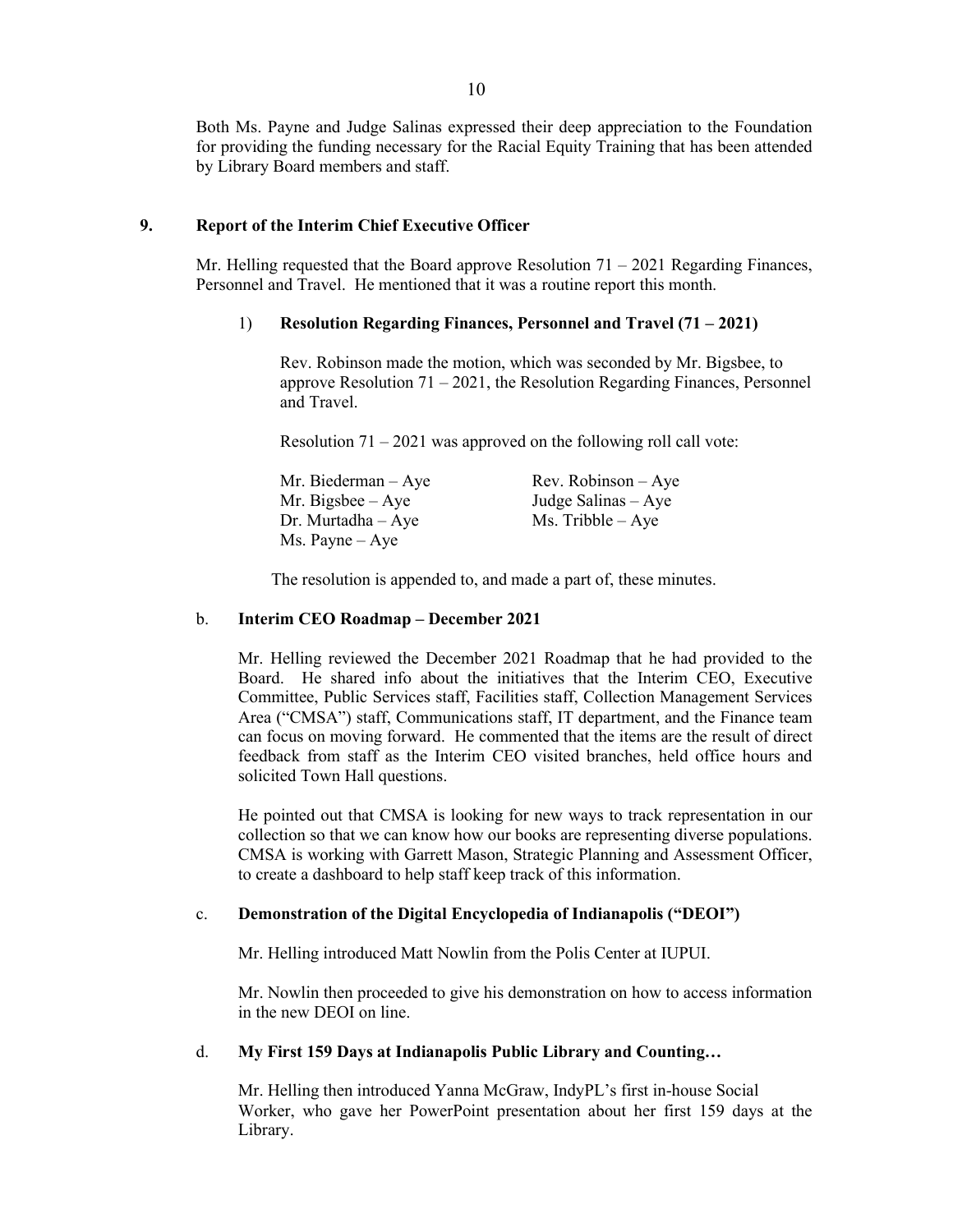She shared information about her work that involves identifying and meeting patron needs in terms of housing, mental health challenges, seeking primary care, substance abuse, and case management. Ms. McGraw commented that she hopes to learn more ways to support staff internally.

Dr. Murtadha and Judge Salinas thanked Ms. McGraw for her presentation.

# **UNFINISHED BUSINESS**

**10.** None.

# **NEW BUSINESS**

**11.** None.

### **AGENDA BUILDING**

**12. Future Agenda Items –** This time was made available for discussion of items not on the Agenda which were of interest to Library Board members and the opportunity was given to suggest items that should be included on future Library Board Meeting Agendas.

Items suggested for upcoming Board Agendas are as follows:

**January, 2022 -** None

### **INFORMATION**

**13. Materials** 

None.

# **14. Board Meeting Schedule for 2022 (Notice and Place of Meeting) and Upcoming Events/Information**

- a. **Board Meetings for 2022 Schedule** was distributed.
- b. **Library Programs/Free Upcoming Events** may be found at attend.indypl.org.
- **15. Notice of Special Meetings**

None.